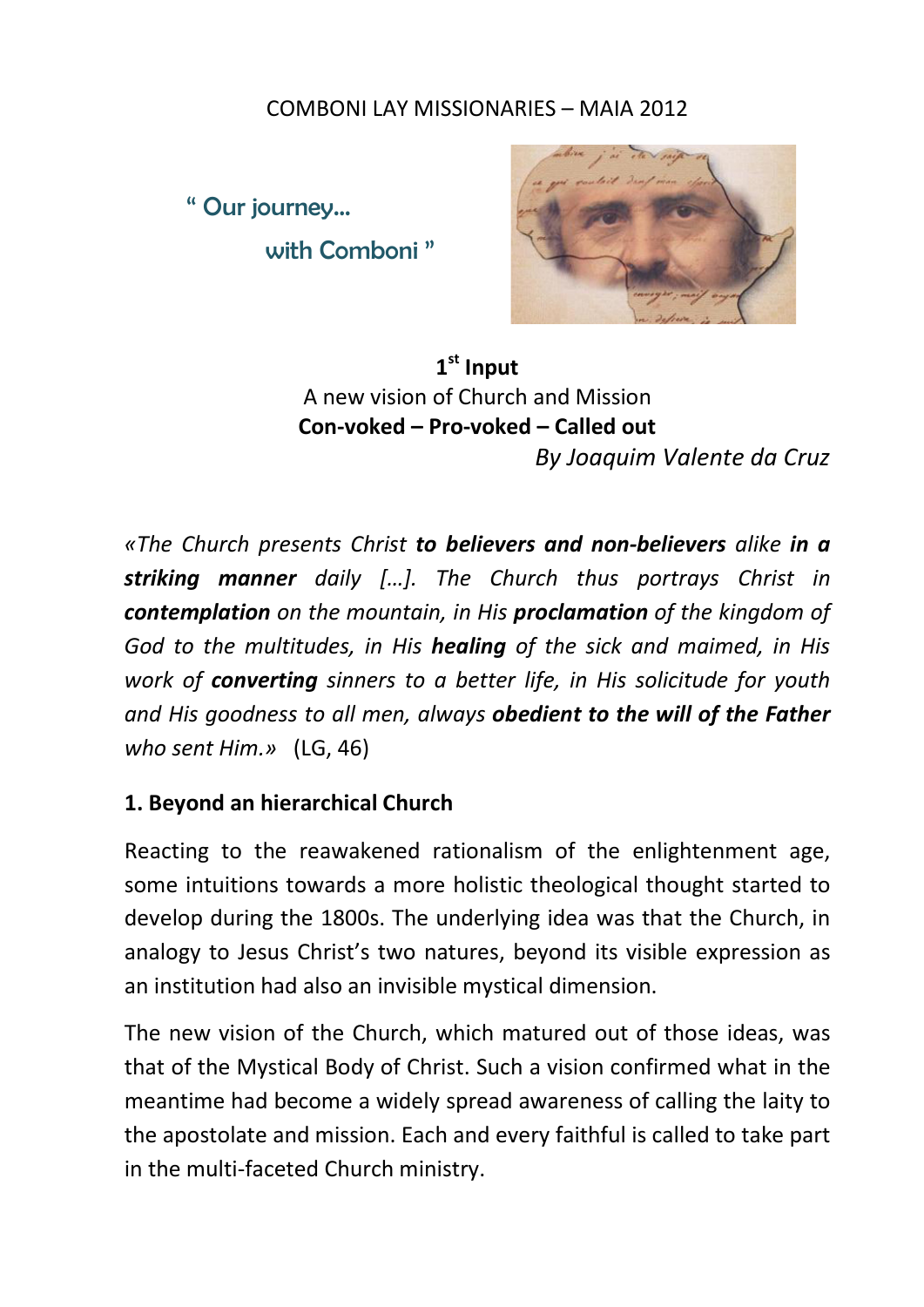Comboni, who soon came in touch with those experiences and ideas, chose to live according to them. In his *Plan* he envisioned a missionary organization made up of and led by women and men, clergy and laypeople, foreign and indigenous agents.

Church community is thus both an opportunity and a challenge. Born out of an inner longing for interpersonal relations, which testifies the imprint left in us by the Trinity, it presents itself as possibility for human growth, and fullness of life (also in the Church).

Although emerging from a primordial and visceral desire, community is not something automatically given. It is rather a battle field for our will and intelligence… we have to be able to want and know how to build community.

In a community we realise that we are **con-voked**: called to be accepted and to accept, to be loved and to love. In order to find ourselves, not without wonder, **pro-voked**: called to go towards a wider horizon: beyond myself, beyond the way I am, beyond my plans… Eventually we understand that we're **called out** (ek-kaleo): «whoever gives up his life for my sake will find it»

The main condition to walk this way is that *the voice* behind those callings be the one of He who solely can give life! That the community won't be just a result of our choices, but most of all an answer to a communitarian listening to God.

# **2. Towards a Christ-centred Mission**

Mission reflection in the 1800s was focused in finding the right means and methods. Encouraged by technological developments, which facilitated communication and travel, by the cultural optimism which such developments prompted and by the wide ideals of the revolutionary humanism, missionaries felt called to leave their own countries and reach out to other peoples in order to bring them faith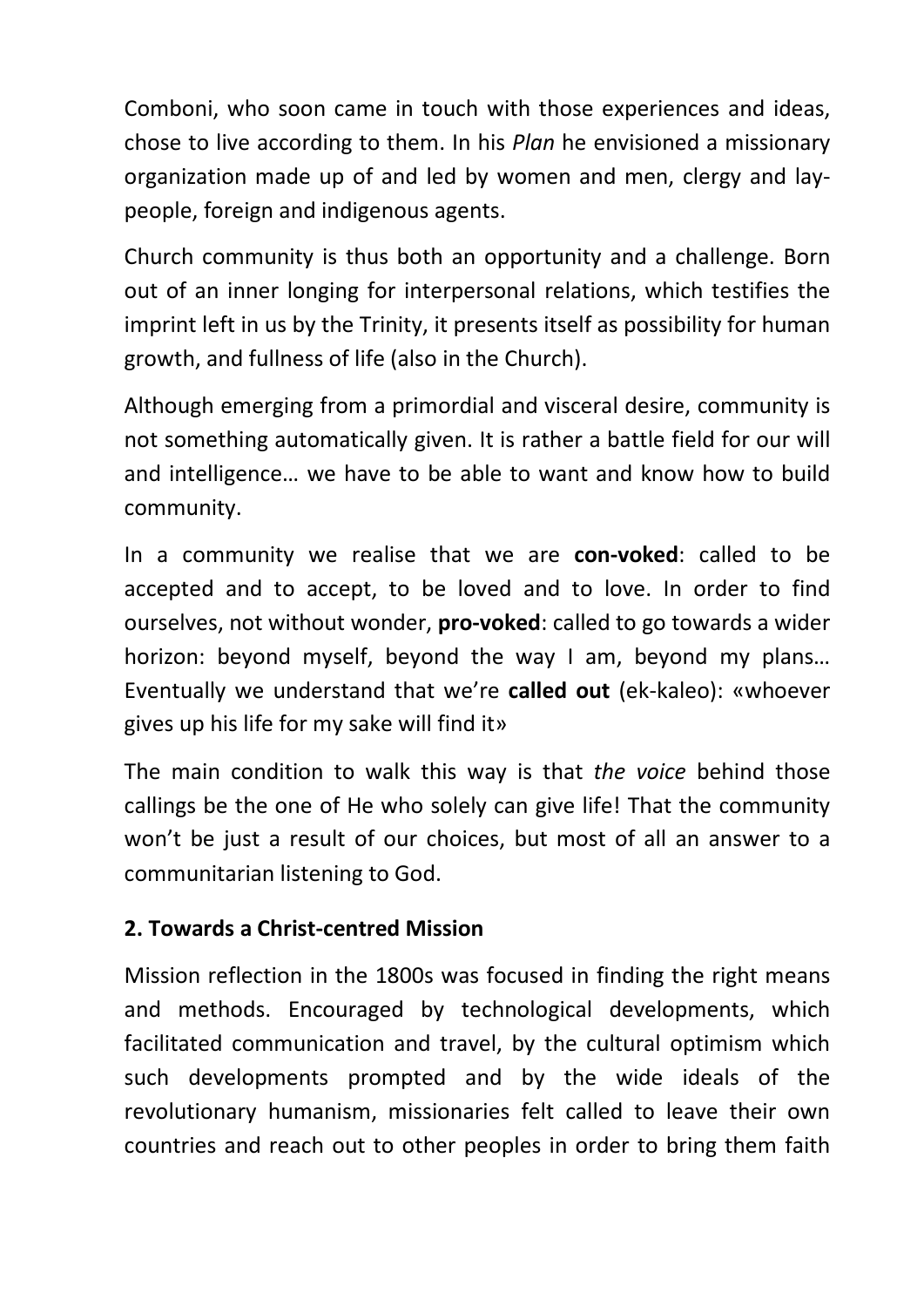and culture, technological and moral development, which should eventually lead to better societies.

Immerged as they were in the sway of socio-economic, politico-cultural and ecclesial optimism it didn't cross their minds to pay attention to other societies, cultures and religious beliefs; and to dialogue with them.

There was not even a proper consideration about the nature and contents of evangelisation. Christ's sending ("go, teach and baptize") was quite enough a reason for leaving and as for the content, it seemed quite enough to reproduce in the mission field what had been experienced at home.

Comboni, treasuring his own experience and a wider study of the previous attempts to evangelize Central Africa, re-dimensioned the optimism of his age and found in the mystery of Christ's cross – in His passion, death and resurrection – the true foundation of mission:

The missionary is *"carried away under the impetus of that love set alight by the divine flame on Calvary hill, when it came forth from the side of the Crucified One to embrace the whole human family; he felt his heart beat faster, and a divine power seemed to drive him towards those unknown lands. There he would enclose in his arms in an embrace of peace and of love those unfortunate brothers of his."* (Comb. 2742)

Comboni anticipated the times of *"the so-called return or 'repatriation' of the missions into the Church's mission, the insertion of missiology into ecclesiology, and the integration of both areas into the Trinitarian plan of salvation, have given a fresh impetus to missionary activity itself, which is not considered a marginal task for the Church but is situated at the centre of her life, as a fundamental commitment of the whole People of God"* as pope John Paul II put it in *Redemptoris Missio*, n. 32.

# **3. Challenges for the Comboni family today**

We live in a time when an hierarchical understanding of the Church seems to give a sense of security in a troubled world, and therefore the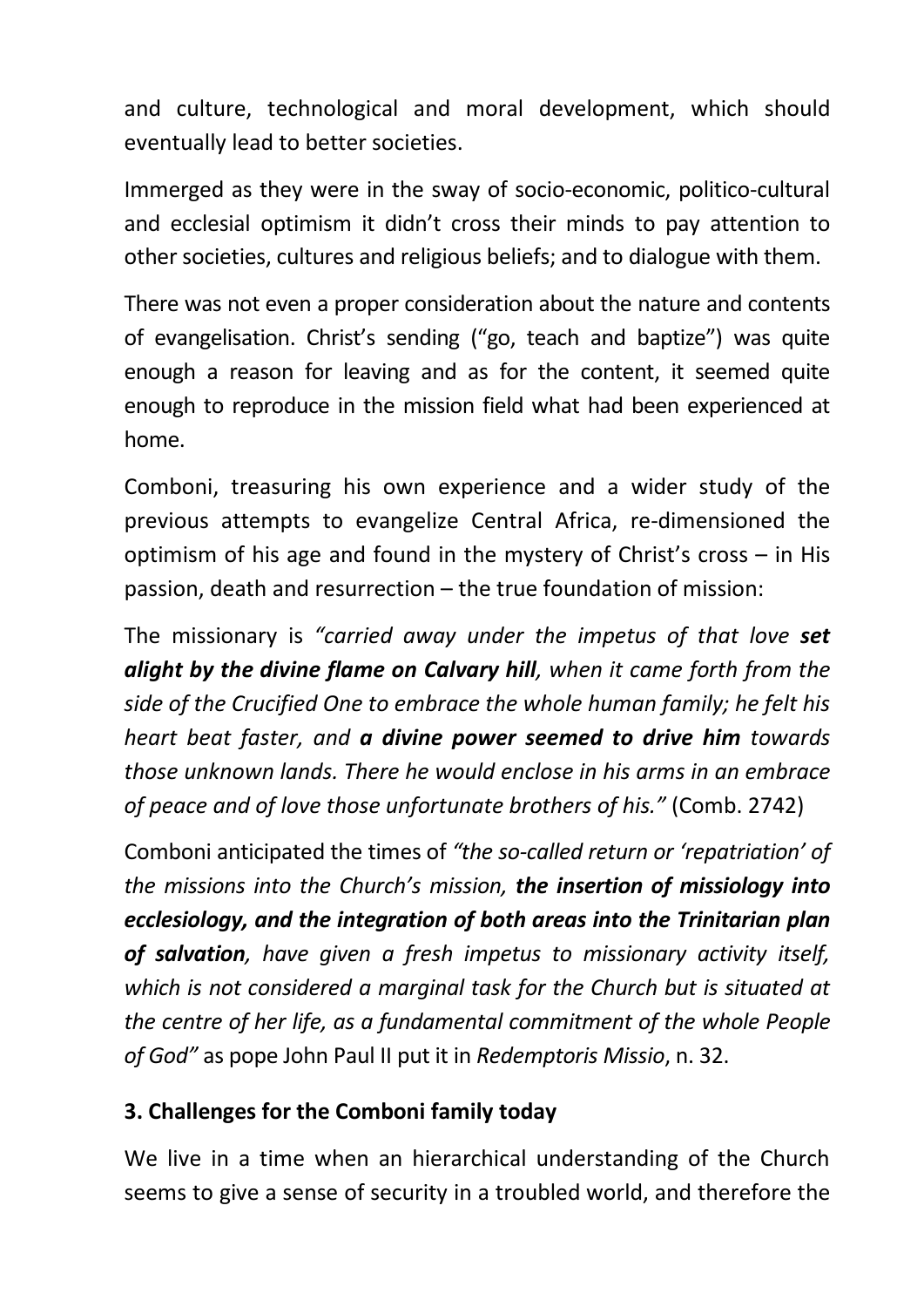temptation of a community closed in itself resurfaces. The ideals of con-spiracy and col-laboration within the body of Christ – which have restored the prophetic, priestly and royal dignity to the people of God – appear to have been abandoned.

Regarding mission, we are constantly falling back on the issue of the method to be followed, rather than courageously embrace the often demanding mission-modality of Jesus of Nazareth; letting the world set the agenda instead of the ecclesiastical calculations that are often alienated from reality.

As Comboni Family we're challenged to grow in our being Church, in our calling to be in the Church and with the Church, like the yeast, the salt and the light in and for the world. We are challenged to grasp in the events, the persons and the peoples we meet not only their appearance, their exterior, their skin, but rather the depths of their mystery; grasping the present moment – as Comboni suggests – as:

**… a time to embrace the "new movements of God's Spirit"**

Comboni places as foundation of his specific way to follow Jesus and to live His mission the **regenerating experience of the Cenacle of Apostles**. A communitarian way of entering in the mystery of God, a school of growth in truly relational skills, a place of profound transformation and maturing of future Comboni missionaries.

# *Personal Reflection:*

*Where do I see the temptation for the Comboni family to close itself to what's new? How do Jesus' mission and Comboni's vision challenge us to change our attitudes?*

*Which initiatives would I like to see in order to live more fully the novelty of the Cenacles of Apostles envisaged by Comboni? What itinerary is the world asking from us, Comboni Family?*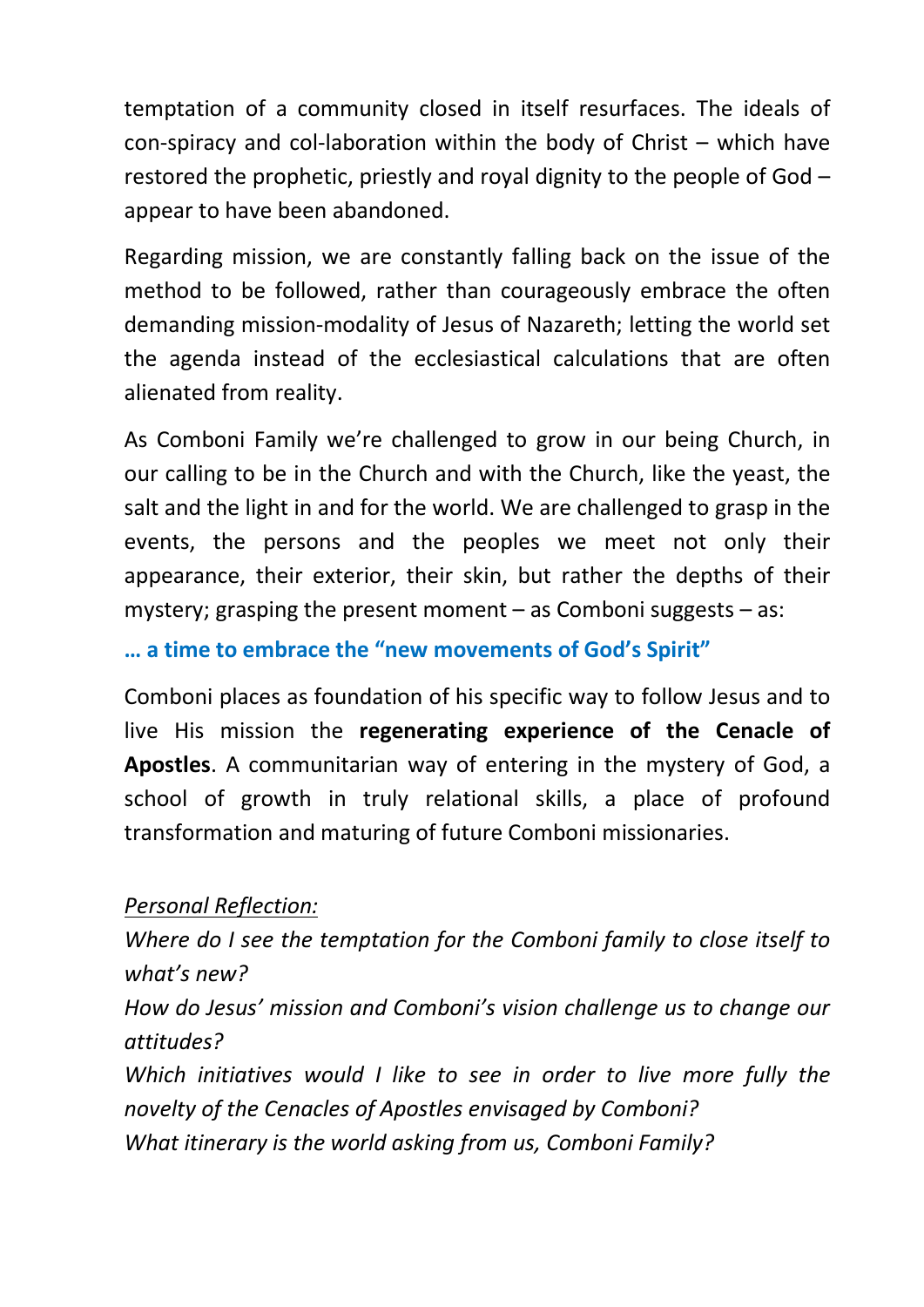#### COMBONI LAY MISSIONARIES – MAIA 2012

" Our journey… with Comboni "



# **2nd Input**

# Lay ministry service in the Work of Africa's Regeneration **Either we wash people's feet like Jesus or our hands like Pilate**

#### **1. To serve or to be served**

The world, humankind, can be divided into two categories: those who want to be served and those who serve. It is our ministry, our ability to serve, and not just our creed that makes us truly Christians: women, men and young people with the heart of Jesus.

God gives us the opportunity to live with women and men, young people and children He entrusts us, sending us to share they lives and make common cause with them. He asks us to get on our knees in front of their lives, to sweep their tears, to pour balsam into their wounds and kiss their hearts.

The Foot Washing sacrament should become ever more our modality, a profoundly human and divine gesture, which opposes Pilate's hand washing that reveals his wish to deny his responsibilities towards the Man and God.

*"Jesus girded the towel. I really like the expression of the Church of the Apron, that is, the Church of the service. Of course there is also the Church of the chasuble, the Church of the Word and of the Lectionary: it's beautiful, when the Gospel is carried in triumph, even accompanied by candle lights. The Church presents itself always that way: with the Lectionary for evangelization and the chasuble for the liturgy. Instead the Church that girds itself with an apron, with clothes pulled a bit up, seems to be too humble, unworthy of its greatness; instead it is a*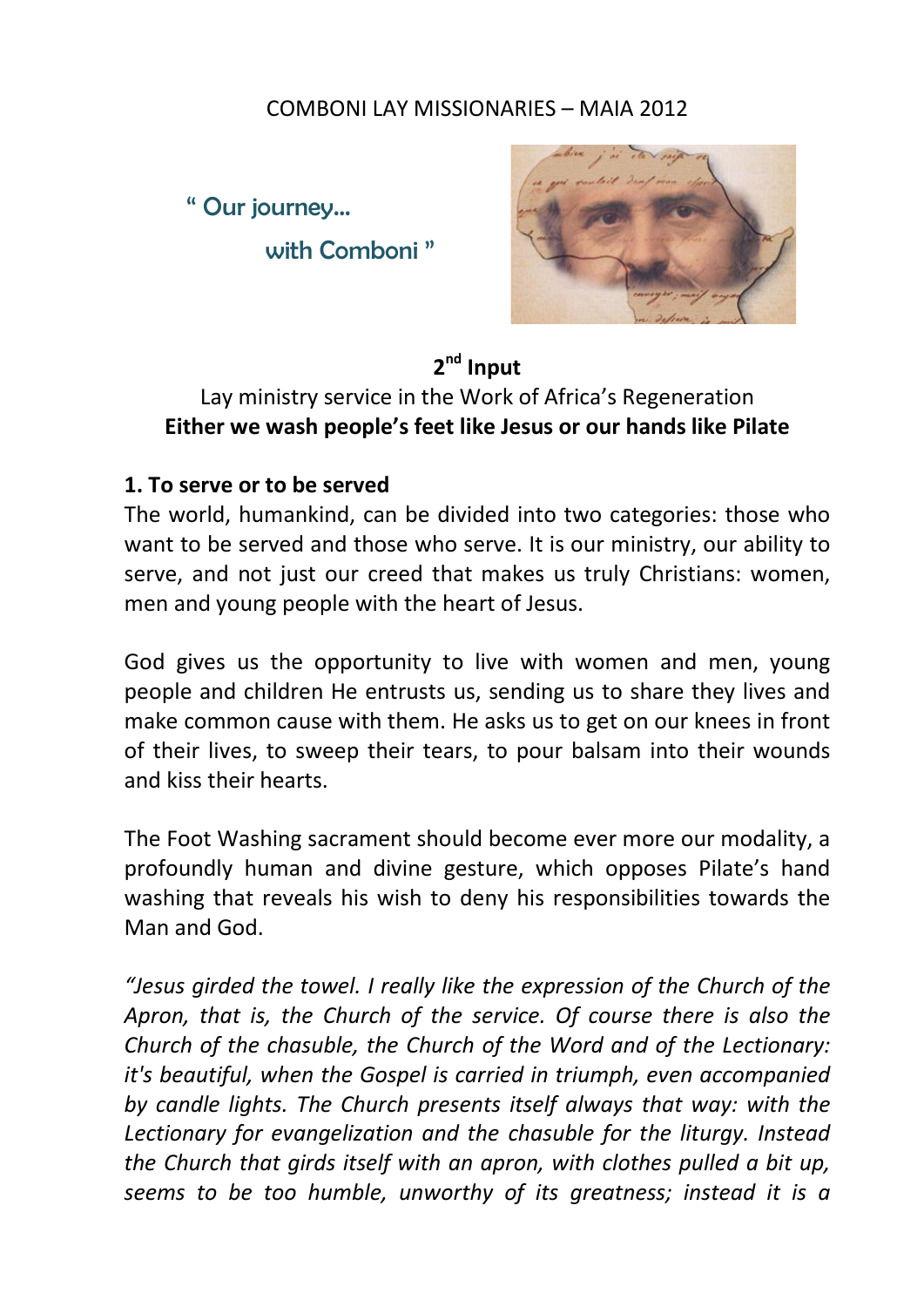*beautiful image, and it is mentioned in the Gospel. For our ordination to the priesthood, usually some Convent Sisters or friends have given us an alb or a stole embroidered in gold... but no one has ever given us an apron. Yet this is the only priestly vestment mentioned in the Gospel. The Church of the Apron, the Church of the service, invites us to enter in a process of conversion."* (don Tonino Bello)

For **Comboni** it is precisely Jesus naked and dead on the cross that becomes an inspiration and a missionary model and also a source of hope and life for a humiliated and stripped humanity, which he had met and learned to love in his first period of mission at Holy Cross. While in poor health, confronted with the death of his companions and of his mother, but feeling strong in the faith deeply rooted in his heart, Comboni, with his companions, reads his situation and his history in the light of the paschal mystery: the death that leads to life.



It is precisely **in the contemplation of the Cross** that Comboni considers the need of "a practical and deep triumph over self" (S 6875). For him, this triumph over self is so important that it does not hesitate to rebuke Sembianti, to whom he had entrusted the direction of his work in Verona: "You are not yet strong in the virtue of mortification, in selfcontrol, in carrying the cross, or in self-denial and in being ignored […] No matter how pure and holy your intentions, yet in matters of solid and manly virtue, of true and deep humility, and the desire to carry the cross and to become, like the Apostle, a curse to help your brother, in such matters you are still a baby." (S 6875)

While writing on himself: "When it is a matter of love, I despise myself. I do not bother about opinions, which can be fabricated. When a single soul is in danger of being lost, I listen to my conscience alone. By the grace of God and in truth, I am perfect in this: I love to be unknown and to be considered nothing." (S 6847)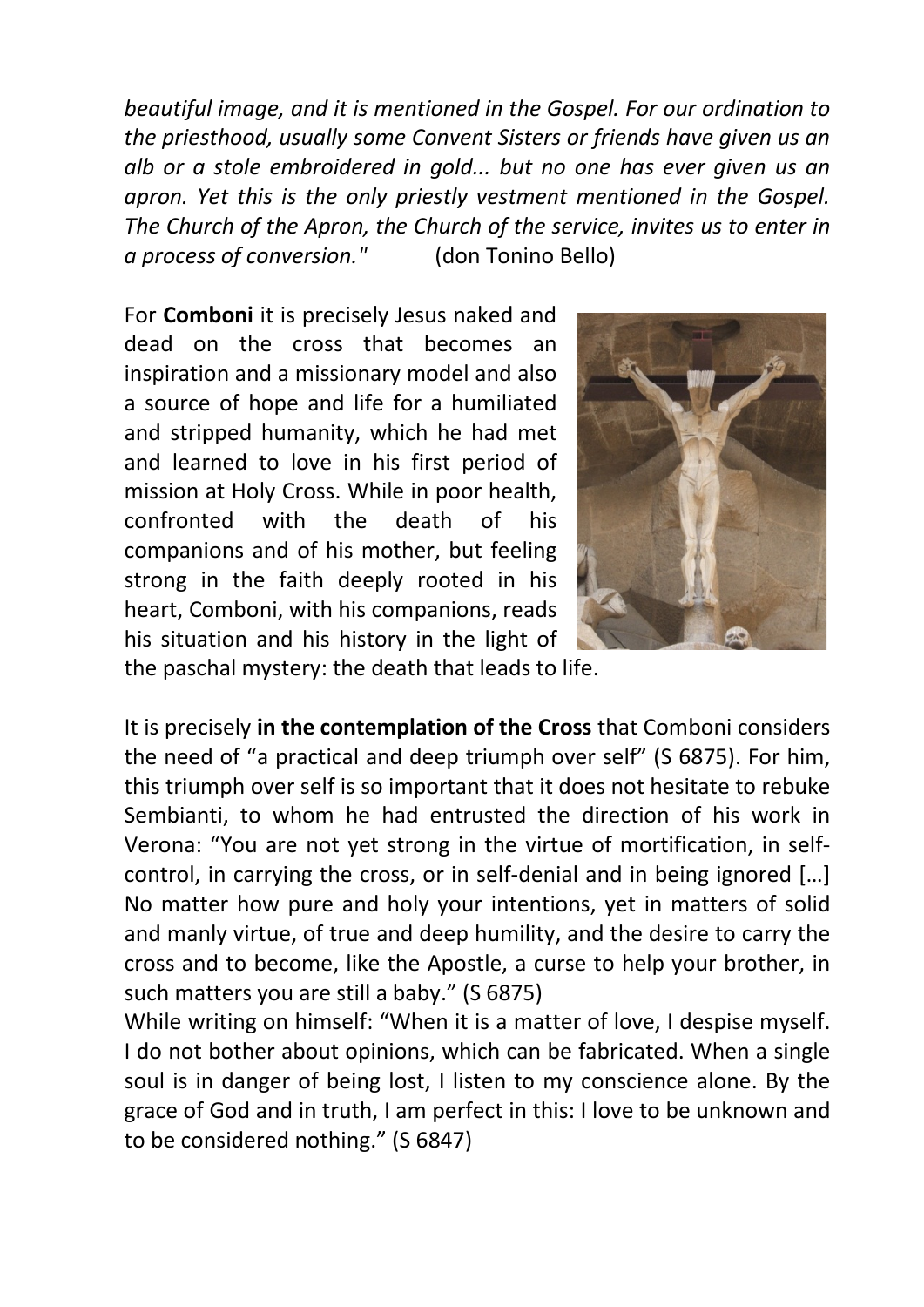What a practical and deep triumph over self! Both adjectives are important, because Sembianti's triumph must be not only external but also internal. He has to say no to his will, to say no to himself. To use the words of Paul, to which Comboni refers, it means to empty oneself, to want to become a curse for his brethren.

Comboni describes Jesus' death on the cross as "a mystery of so much love" and invites his missionaries to "offer themselves to lose everything and to die for Him, and with Him." And tells them: "In certain circumstances of special fervour they will all together make a formal and explicit dedication of themselves to God, declaring themselves ready, with humility and trust in his grace, even for martyrdom". (S 2722)

# **2. An all-Catholics-embracing Work**

One of the main characteristics of Comboni's Plan and Work was its capacity to include every member of the body of Christ – whatever his or her ministry may be – in Africa's Regeneration.

According to the missiological intuition, which we've already discussed, Comboni resets the African Mission at the centre of the Church's life. Therefore every single member of the Church should feel responsible and become actively involved in the Work of Africa's Regeneration.

## **3. Mission animation, evangelisation and human promotion**

The vastness of such a Work meant from the very beginning that there would be various levels and modalities of engagement:

- A vast majority would be expected to take part in the missionary effort by supporting the Work with their prayers and financial aid.
- Others would be involved in keeping everyone's interest alive by informing on the progress of the Work in Africa (mainly through a missionary magazine); they'd also recruit new members and provide for the formation of those called to exercise their ministries in Africa, as well as coordinate the channelling of the financial means collected.